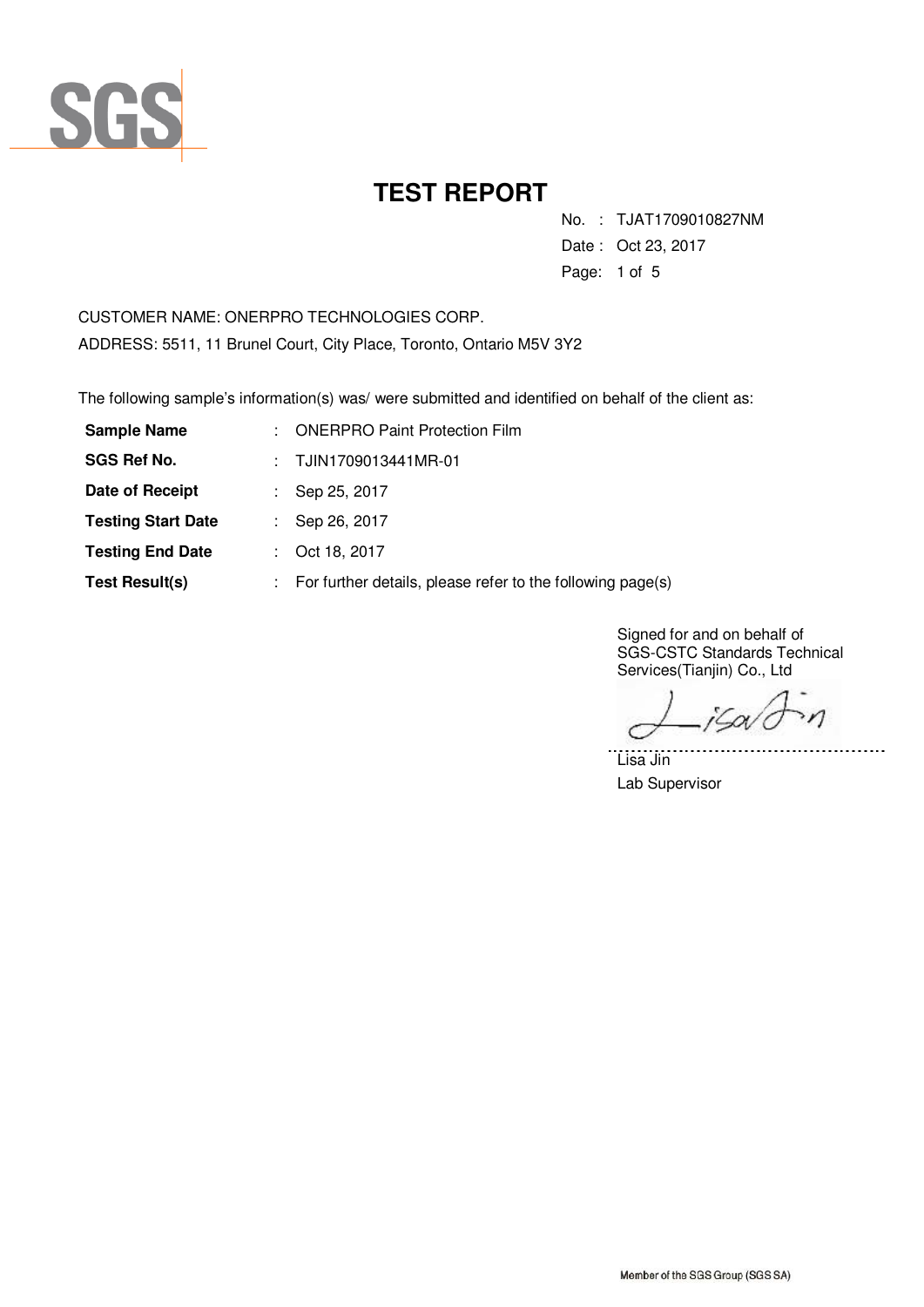

No. : TJAT1709010827NM

Date : Oct 23, 2017

Page: 2 of 5

#### **Report Declaration:**

The test samples were provided and confirmed by the customer in this report, the results contained in this test report do not relate to other samples of the same product. The manufacturer should ensure that all products manufactured are in conformity with the product sample in this report.

#### **Manufacture Declaration or Comment:**

None

#### **Summary of Result(s):**

| No. | ัest Item   | Test Method        | Conclusion |
|-----|-------------|--------------------|------------|
|     | Ageing Test | Provided by client | ∍ass       |

Pass: Meet the requirements Fail: Does not meet the requirements N/A: Not apply to the judgment **Note:**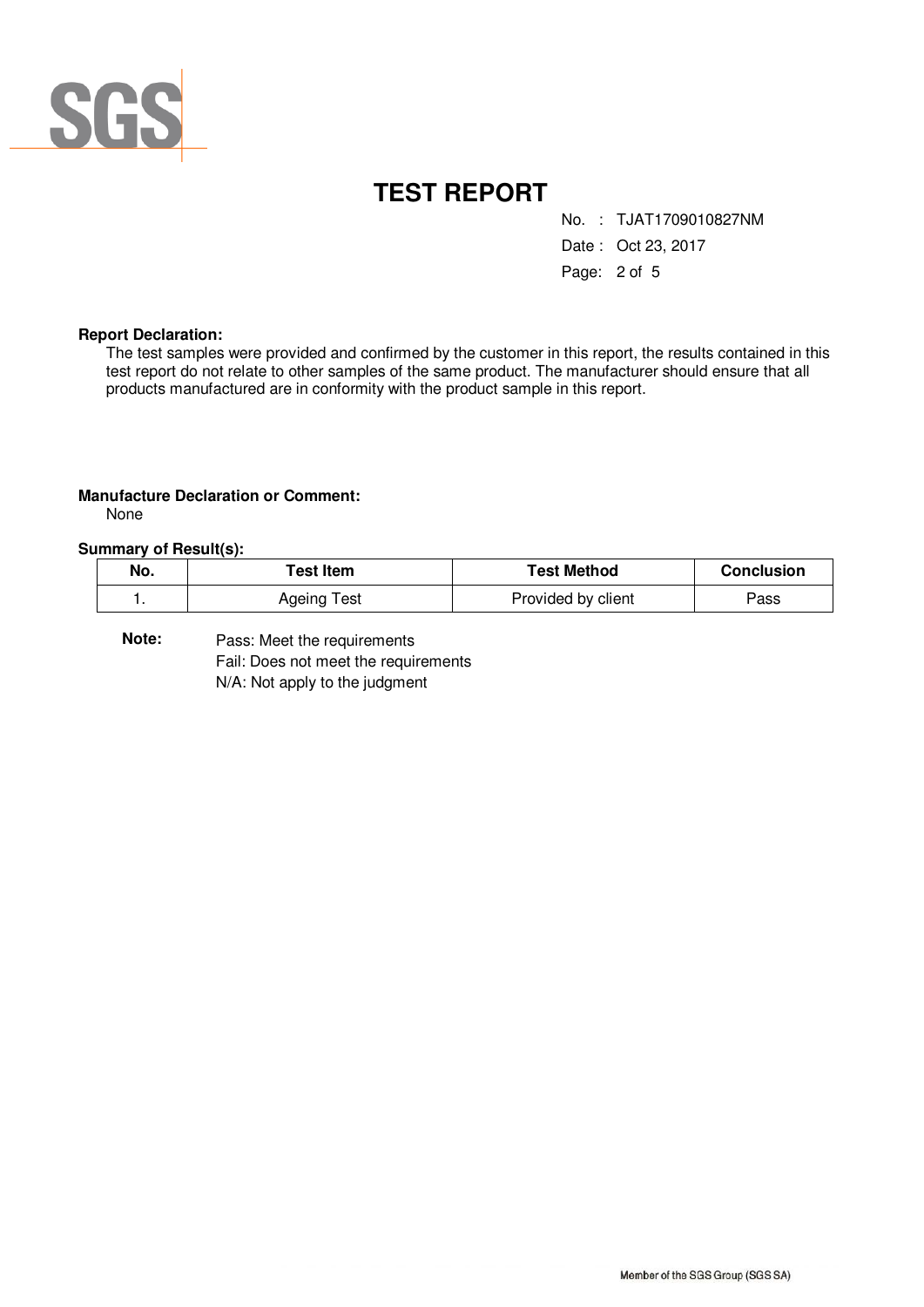

No. : TJAT1709010827NM

Date : Oct 23, 2017

Page: 3 of 5

Original Sample Photo:

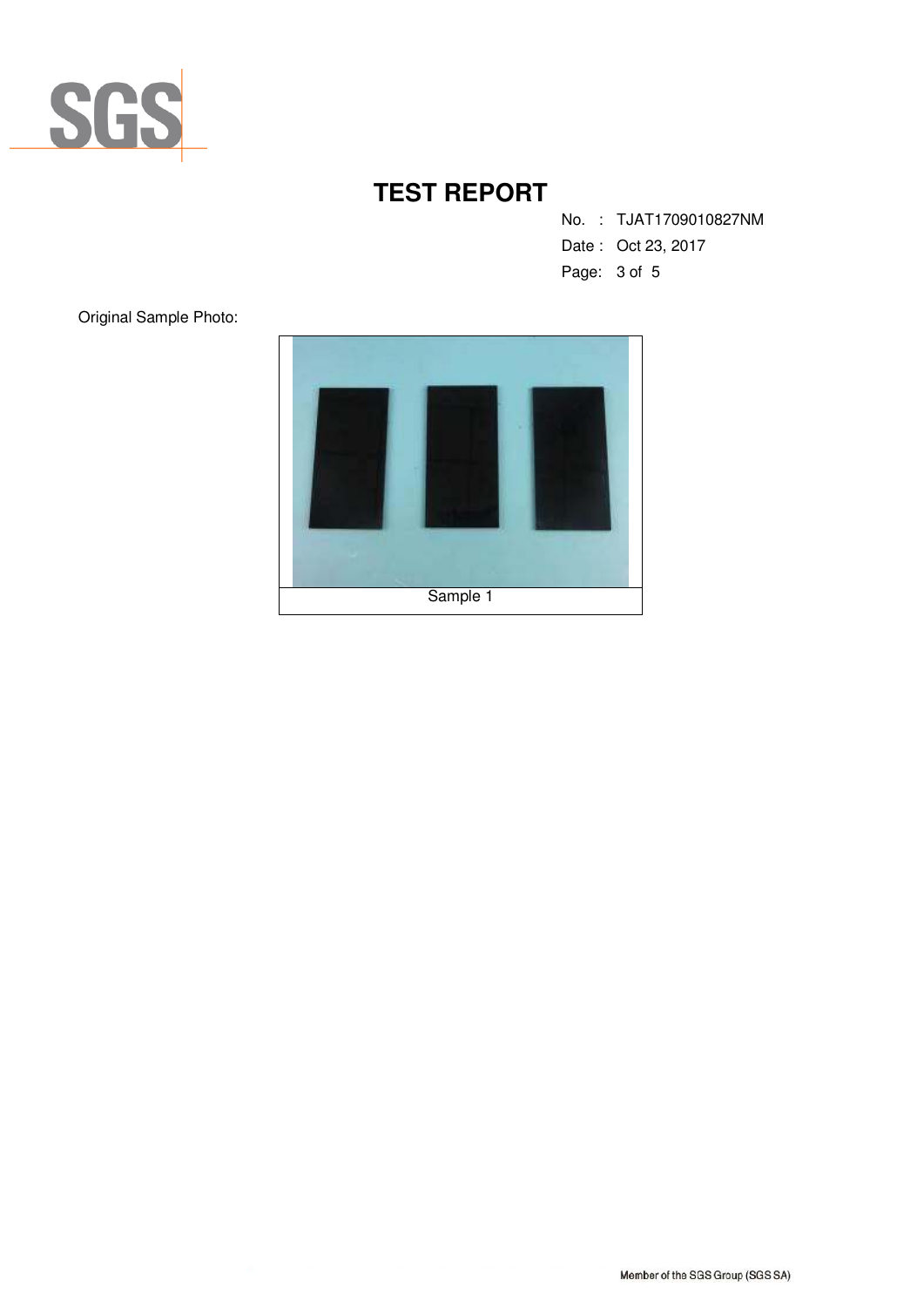

No. : TJAT1709010827NM

- Date : Oct 23, 2017
- Page: 4 of 5

1. Test Item: Ageing Test

Test method: Provided by client

Test condition:

80°C, 16days

Test result:

| Sample | Test Result                              | Requirement                        | Conclusion |  |
|--------|------------------------------------------|------------------------------------|------------|--|
|        | Paint protection film has no             | Paint protection film has no       |            |  |
|        | detrimental effect.                      | detrimental effect.                | Pass       |  |
|        | After ripped off the protect film, paint | After ripped off the protect film, |            |  |
|        | has no detrimental effect.               | paint has no detrimental effect.   |            |  |

Test Photo: